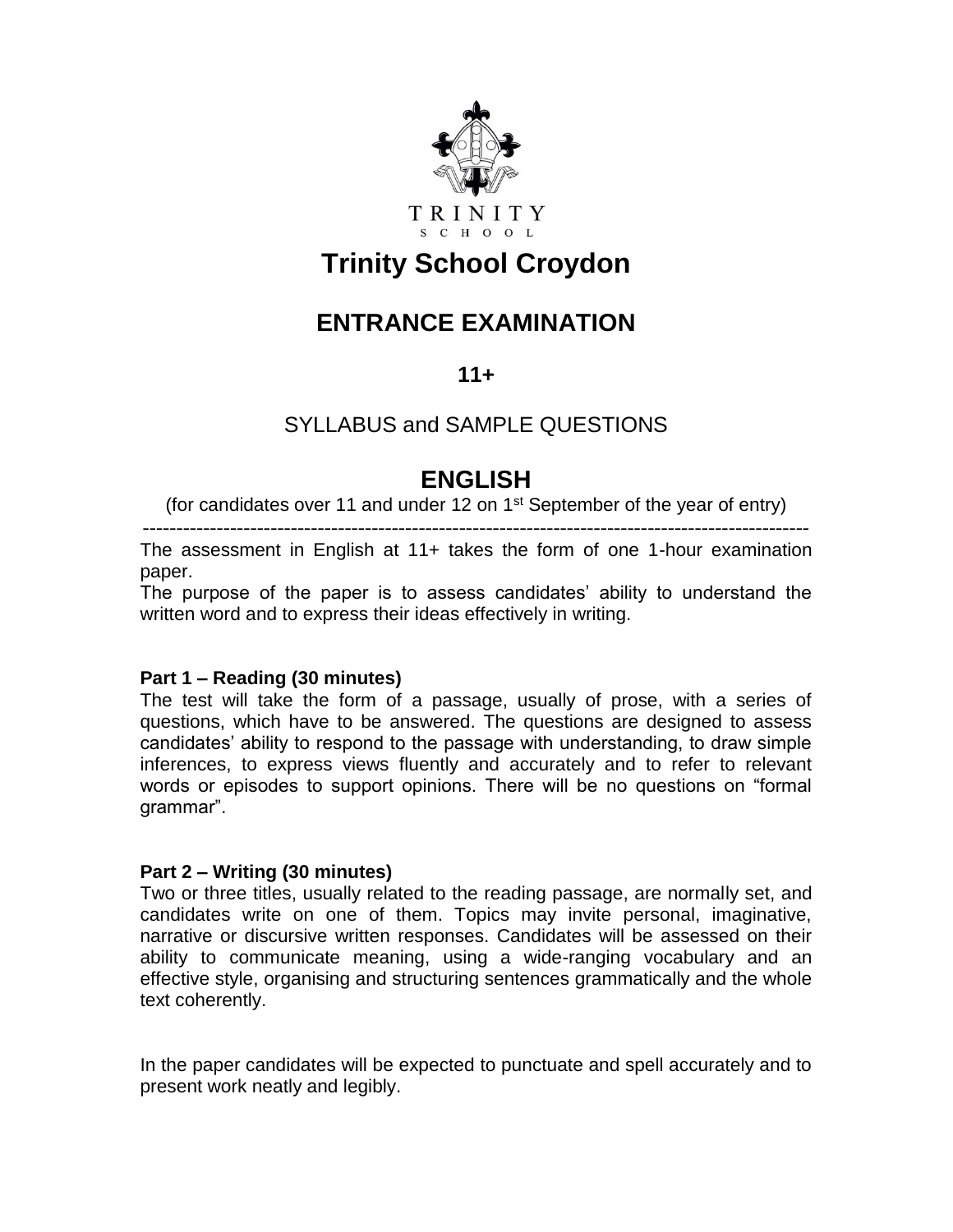## **Part 1 - Reading (**You should spend **30 minutes** on this section.**)**

Read the passage below carefully and answer ALL the questions which follow **fully**, **in sentences**, and as far as possible **in your own words**. Good presentation, writing and spelling are important.

We came to Stoneygate because Grandma had died and Grandpa was left alone. We bought the house at Stoneygate's edge, one of a long line that faced the wilderness and the river. Grandpa moved into the room next to mine. He had a single trunk of clothes and souvenirs. He put his old coalminer's helmet and his polished pitman's lamp on the shelf above his bed. He hung a photograph of himself and Grandma on the wall. The photograph was fading and there were hundreds of tiny cracks on its surface. It showed them on their wedding day at St. Thomas' Church. He wore a smart black suit and a white flower in his buttonhole. Grandma held a massive white bouquet before her long white dress. They smiled and smiled. Just beyond them you could see the graves, then Stoneygate, then the hills and the distant misty moors. 5 10

At first Grandpa was gloomy, watery-eyed and silent. He hardly seemed to know me. I heard Mum whispering that Grandma's death would mean the death of him as well. At night he used to whisper in his room as I dropped off to sleep next door. I dreamed that Grandma was with him again, just beyond the thin wall beside my bed, and that she had come to comfort him as he died. I heard her voice, soothing him. I dreamed that his sighs were his final breaths. I trembled with fear that I would be the one to hear him die. 15

20

30

But he didn't die. He started to smile again, and tell his tales and sing his ancient pit songs in his hoarse cracked voice:

> *When I was young and in me prime, Eh, aye, I could hew coal …*

He took me walking and showed me that the evidence of the pit was everywhere – depressions in the gardens, jagged cracks in the roadways and in the house walls. Lamp posts and telegraph poles were twisted and skewed. Fragments of coal darkened the soil. 25

"Look at the earth and you think it's solid," he said. "But look deeper and you'll see it's riddled with tunnels. A warren. A labyrinth."

He told me how things had been in his day: the huge black slag heap beside the river, the great wheels and the winding gear, the hundreds of men disappearing every morning and every night into the earth. He showed me where the entrances to the shafts had been, told me about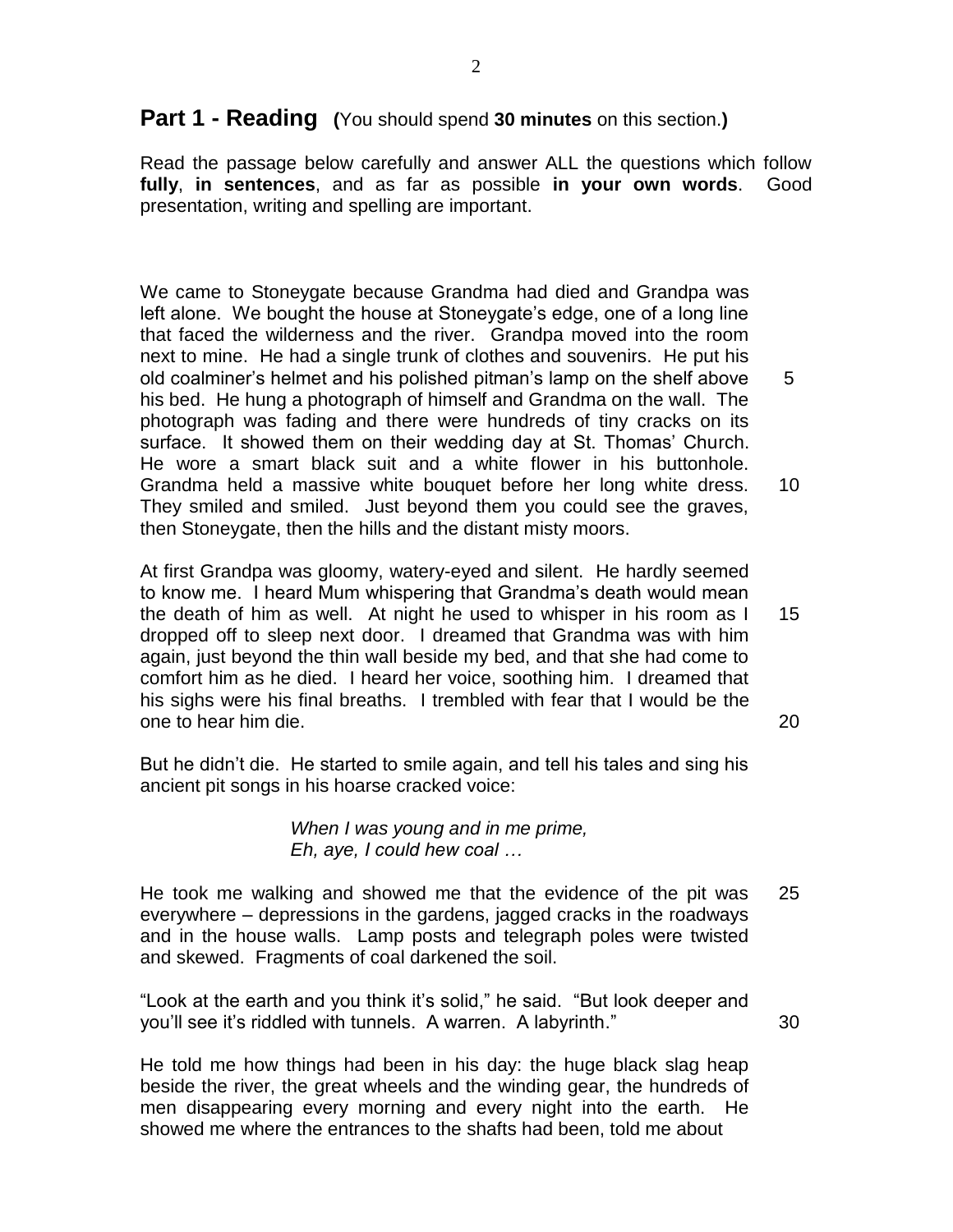the dizzying drop in the cage to the tunnels far below. He pointed up to the hills past Stoneygate, told me they were filled with shafts, potholes, ancient drift mines. 35

As we wandered, I used to keep on asking him: How deep did you go? How dark was it? What was it like to go down there, day after day, week after week, year after year? Why weren't you terrified, Grandpa?

He used to smile.

"It was very deep, Kit. Very dark. And every one of us was scared of it. As a lad I'd wake up trembling, knowing that as a Watson born in Stoneygate I'd soon be following my ancestors into the pit."

He used to draw me close to him, touch my cheek, run his fingers through my hair. 45

"But there was more than just the fear, Kit. We were also driven to it. We understood our fate. There was the strangest joy in dropping down together into the darkness that we feared. And most of all there was the joy of coming out again together into the lovely world. Bright spring mornings, brilliant sunshine, birdsong, walking together through the lovely hawthorn lanes towards our homes." 50

*(*adapted from *Kit's Wilderness* by David Almond*)*

#### *Now answer the following questions*

*Write in sentences and as far as possible in your own words*

- **1.** What was the reason for the narrator's family moving to Stoneygate?
	- (2)

40

**2.** What, in your opinion, do the objects Grandpa displayed in his room reveal about Grandpa himself?

(3)

**3.** Reread from 'They smiled … moors'. (lines 11-12 ) How do you feel when you read these sentences? Can you suggest a reason why these two sentences might have been placed next to each other?

(2)